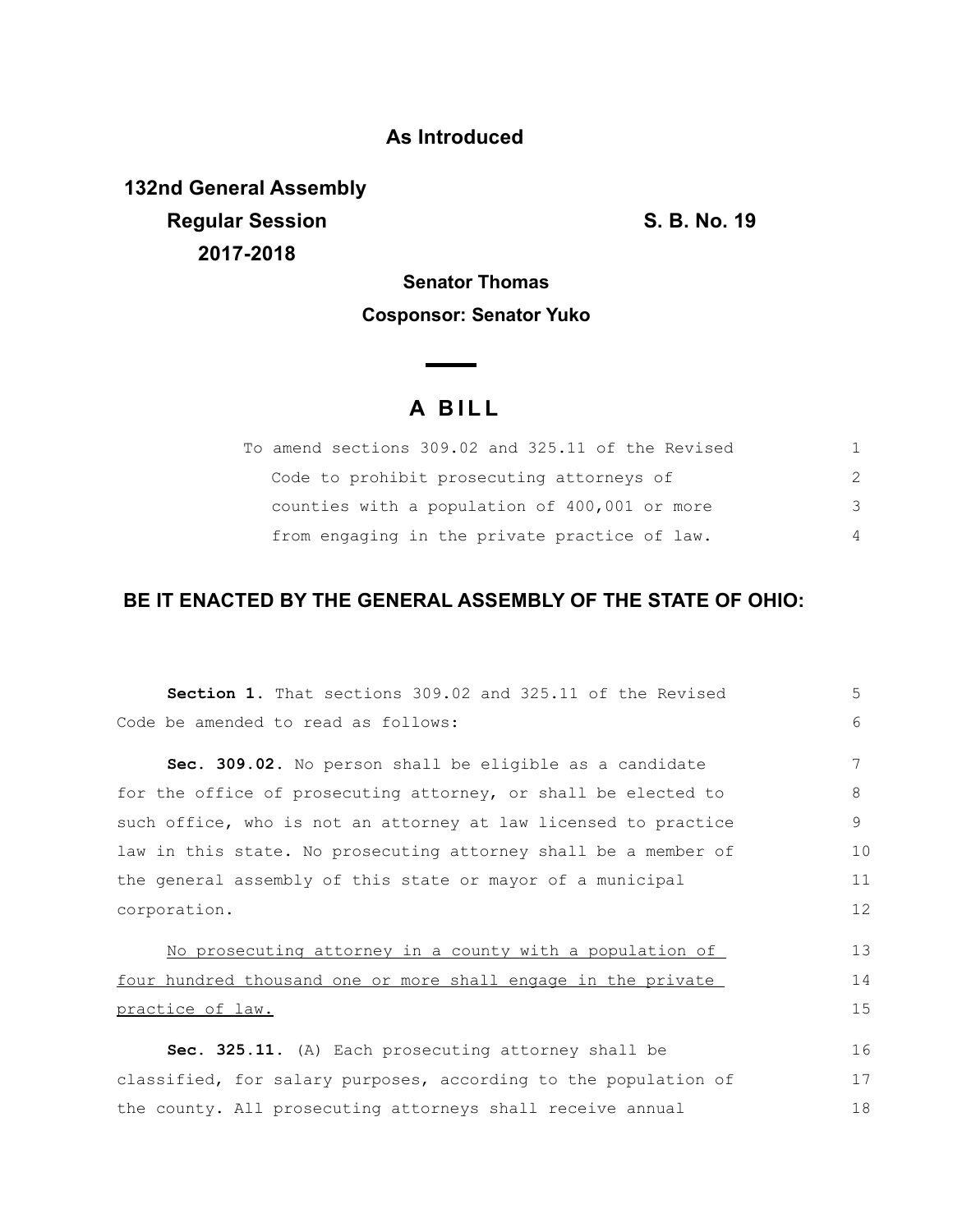|                  | compensation in accordance with the following schedules and in |              | 19     |
|------------------|----------------------------------------------------------------|--------------|--------|
|                  | accordance with section 325.18 of the Revised Code:            |              | 20     |
|                  | CLASSIFICATION AND COMPENSATION SCHEDULE                       |              | 21     |
|                  | FOR CALENDAR YEAR 2001 FOR                                     |              | 22     |
|                  | PROSECUTING ATTORNEYS WITH A PRIVATE PRACTICE                  |              | 23     |
| Class            | Population Range Compensation                                  |              | 24     |
| $\mathbf 1$      | $1 - 20,000$                                                   | \$46, 245    | 25     |
| $\mathbf{2}$     | $20,001 - 35,000$                                              | 47,958       | 26     |
| $\mathsf 3$      | $35,001 - 55,000$                                              | 49,671       | 27     |
| $\overline{4}$   | $55,001 - 95,000$                                              | 55,237       | 28     |
| 5                | $95,001 - 200,000$                                             | 59,947       | 29     |
| $\sqrt{6}$       | $200,001 - 400,000$ 66,799                                     |              | 30     |
| $\overline{7}$   | $400,001 - 1,000,000$ 71,079                                   |              | 31     |
| $\,8\,$          | 1,000,001 or more 73,709                                       |              | 32     |
|                  | CLASSIFICATION AND COMPENSATION SCHEDULE                       |              | 33     |
|                  | FOR CALENDAR YEAR 2001 FOR                                     |              | 34     |
|                  | PROSECUTING ATTORNEYS WITHOUT A PRIVATE PRACTICE               |              | 35     |
| $\texttt{Class}$ | Population Range                                               | Compensation | 36     |
| $\mathbf 1$      | $1 - 20,000$                                                   | \$78,952     | 37     |
| $\mathbf{2}$     | $20,001 - 35,000$                                              | 88,821       | 38     |
| $\mathsf 3$      | $35,001 - 55,000$                                              | 88,821       | 39     |
| $\sqrt{4}$       | $55,001 - 95,000$                                              | 98,689       | 40     |
| 5                | $95,001 - 200,000$                                             | 98,689       | $4\,1$ |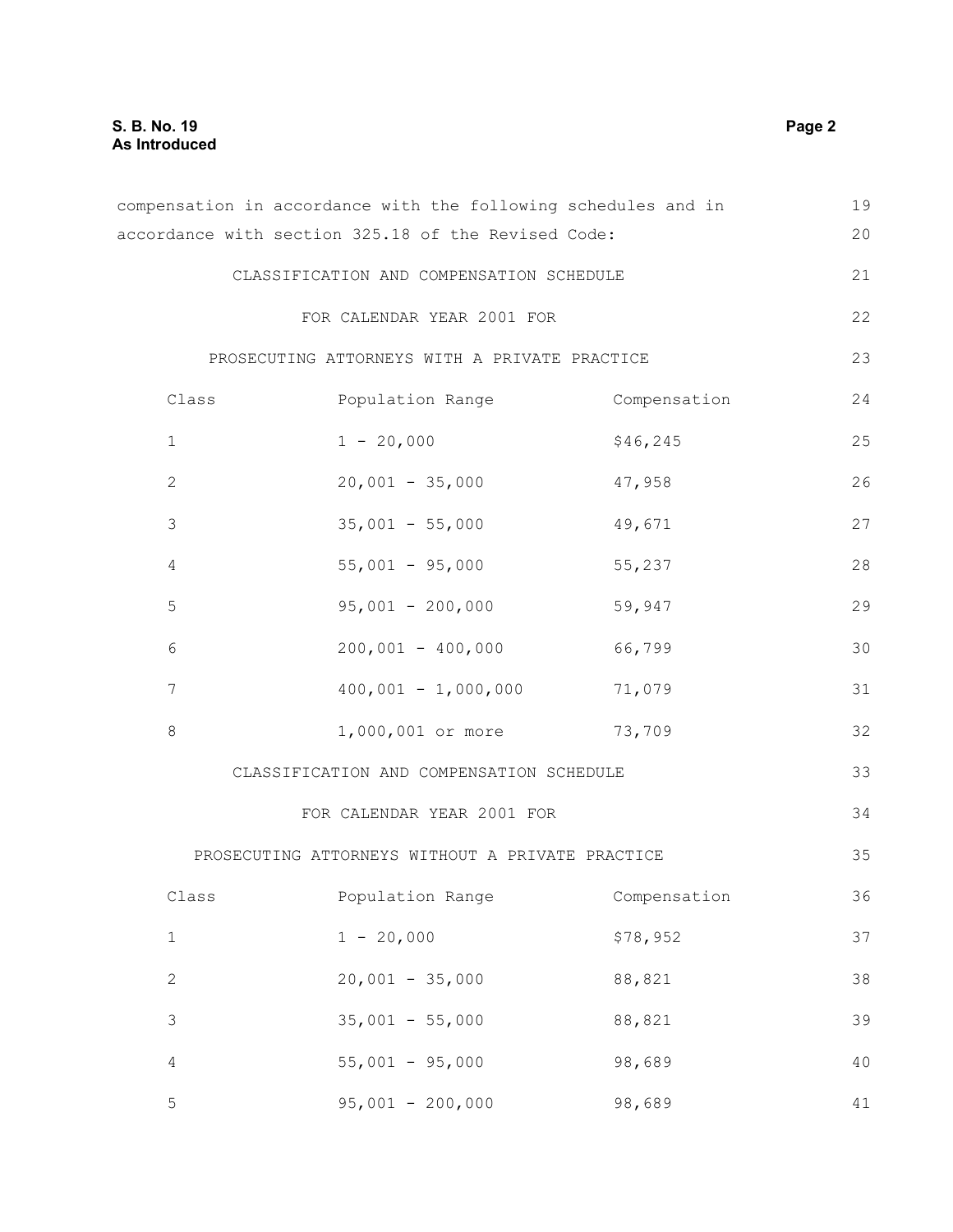| $\epsilon$  | $200,001 - 400,000$                              | 98,689       | 42 |
|-------------|--------------------------------------------------|--------------|----|
| 7           | $400,001 - 1,000,000$ 101,085                    |              | 43 |
| 8           | 1,000,001 or more 103,480                        |              | 44 |
|             | CLASSIFICATION AND COMPENSATION SCHEDULE         |              | 45 |
|             | FOR CALENDAR YEAR 2016 FOR                       |              | 46 |
|             | PROSECUTING ATTORNEYS WITH A PRIVATE PRACTICE    |              | 47 |
| Class       | Population Range                                 | Compensation | 48 |
| 1           | $1 - 20,000$                                     | \$56,929     | 49 |
| 2           | $20,001 - 35,000$                                | 59,037       | 50 |
| 3           | $35,001 - 55,000$                                | 61,146       | 51 |
| 4           | $55,001 - 95,000$                                | 67,999       | 52 |
| 5           | $95,001 - 200,000$                               | 73,798       | 53 |
| 6           | $200,001 - 400,000$                              | 82,233       | 54 |
| 7           | $400,001 - 1,000,000$ 87,502                     |              | 55 |
| 8           | 1,000,001 or more 90,739                         |              | 56 |
|             | CLASSIFICATION AND COMPENSATION SCHEDULE         |              | 57 |
|             | FOR CALENDAR YEAR 2016 FOR                       |              | 58 |
|             | PROSECUTING ATTORNEYS WITHOUT A PRIVATE PRACTICE |              | 59 |
| Class       | Population Range                                 | Compensation | 60 |
| $\mathbf 1$ | $1 - 20,000$                                     | \$97,193     | 61 |
| 2           | $20,001 - 35,000$                                | 109,342      | 62 |
| 3           | $35,001 - 55,000$                                | 109,342      | 63 |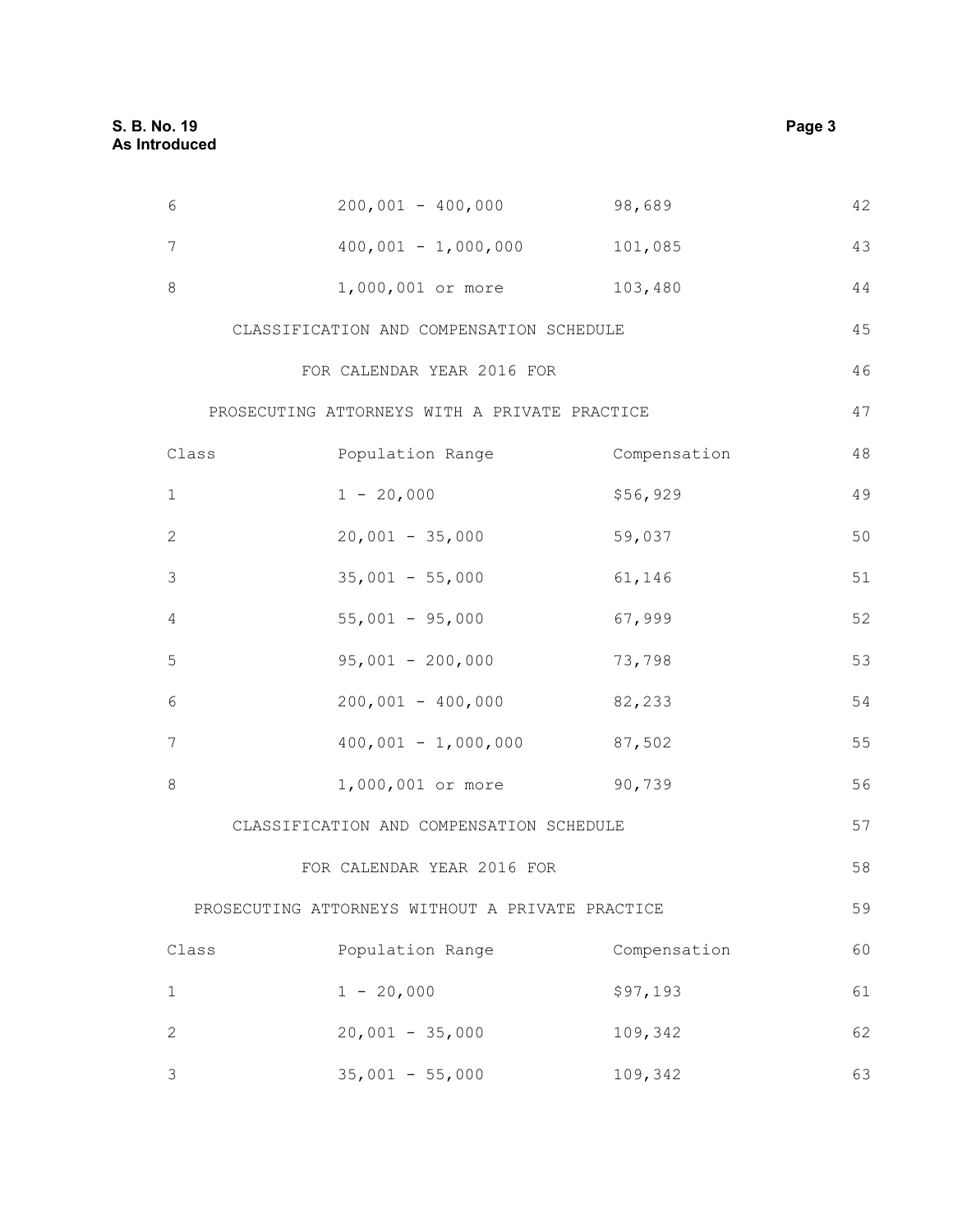4 55,001 - 95,000

95,001 - 200,000

| 121,488 |  |
|---------|--|
| 121,488 |  |

| 6 | $200,001 - 400,000$   | 121,488 | 66 |
|---|-----------------------|---------|----|
|   | $400,001 - 1,000,000$ | 124,439 | 67 |
| 8 | 1,000,001 or more     | 127,389 | 68 |

CLASSIFICATION AND COMPENSATION SCHEDULE 

### FOR CALENDAR YEAR 2017 FOR

PROSECUTING ATTORNEYS WITH A PRIVATE PRACTICE

| Class          | Population Range      | Compensation | 72 |
|----------------|-----------------------|--------------|----|
| $\mathbf{1}$   | $1 - 55,000$          | \$64,203     | 73 |
| 2              | $55,001 - 95,000$     | 71,399       | 74 |
| $\mathcal{S}$  | $95,001 - 200,000$    | 77,488       | 75 |
| $\overline{4}$ | $200,001 - 400,000$   | 86,344       | 76 |
| -5             | $400,001 - 1,000,000$ | 91,877       | 77 |
| 6              | 1,000,001 or more     | 95,276       | 78 |

#### CLASSIFICATION AND COMPENSATION SCHEDULE

### FOR CALENDAR YEAR 2017 FOR

PROSECUTING ATTORNEYS WITHOUT A PRIVATE PRACTICE 

| Class | Population Range   | Compensation | 82 |
|-------|--------------------|--------------|----|
| 1     | $1 - 55,000$       | \$114,809    | 83 |
| 2     | $55,001 - 95,000$  | 127,563      | 84 |
| 3     | $95,001 - 200,000$ | 127,563      | 85 |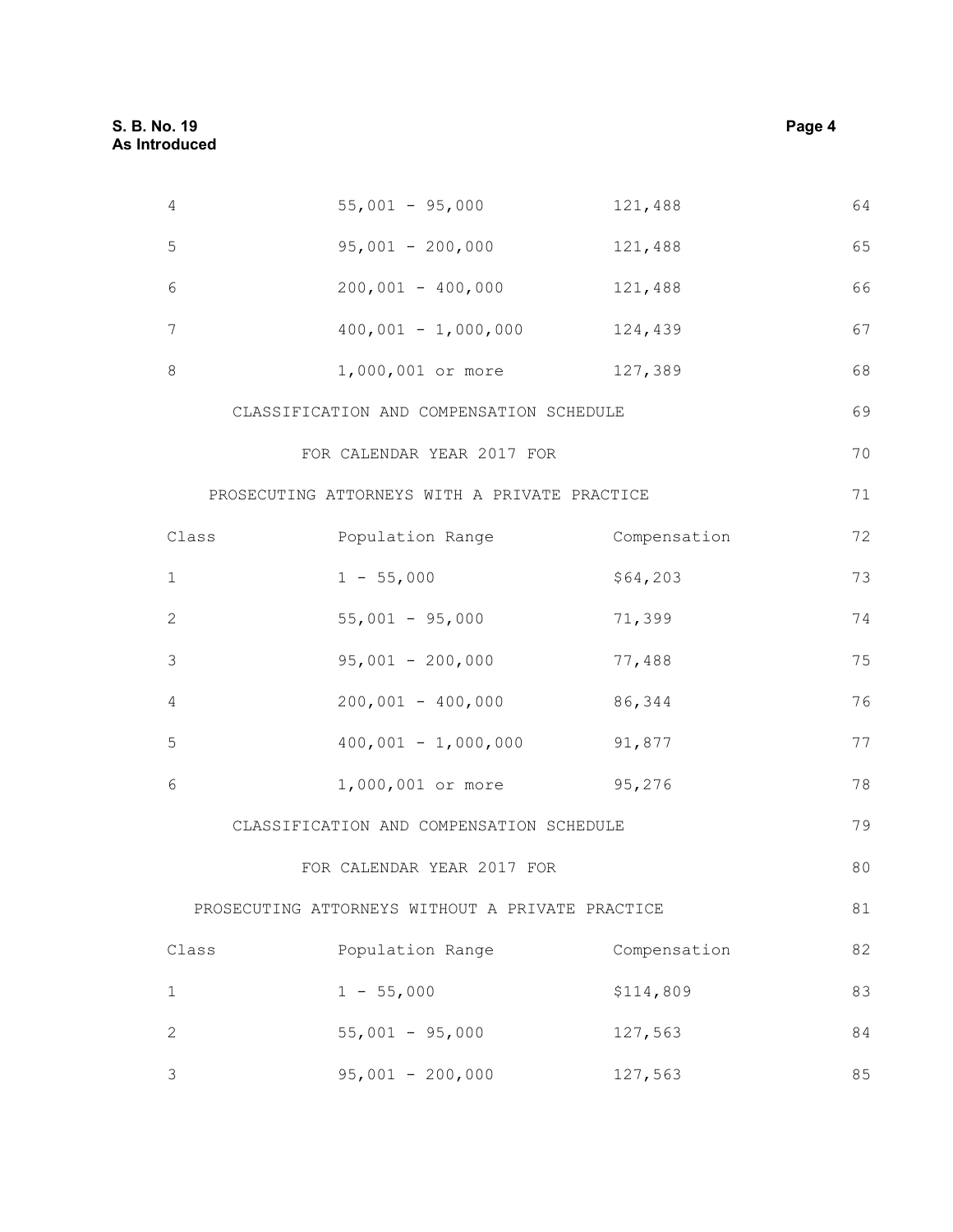| 4              | $200,001 - 400,000$                              | 127,563             | 86  |
|----------------|--------------------------------------------------|---------------------|-----|
| 5              | $400,001 - 1,000,000$                            | 130,661             | 87  |
| 6              | 1,000,001 or more                                | 133,759             | 88  |
|                | CLASSIFICATION AND COMPENSATION SCHEDULE         |                     | 89  |
|                | FOR CALENDAR YEAR 2018 FOR                       |                     | 90  |
|                | PROSECUTING ATTORNEYS WITH A PRIVATE PRACTICE    |                     | 91  |
| Class          | Population Range                                 | Compensation        | 92  |
| 1              | $1 - 55,000$                                     | \$67,413            | 93  |
| $\mathbf{2}$   | $55,001 - 95,000$                                | 74,969              | 94  |
| 3              | $95,001 - 200,000$                               | 81,363              | 95  |
| 4              | $200,001 - 400,000$                              | 90,662              | 96  |
| 틍              | $-400,001 - 1,000,000$                           | $-96,471$           | 97  |
|                | $-1,000,001$ or more-                            | $\frac{100,040}{2}$ | 98  |
|                | CLASSIFICATION AND COMPENSATION SCHEDULE         |                     | 99  |
|                | FOR CALENDAR YEAR 2018 FOR                       |                     | 100 |
|                | PROSECUTING ATTORNEYS WITHOUT A PRIVATE PRACTICE |                     | 101 |
| Class          | Population Range                                 | Compensation        | 102 |
| $\mathbf 1$    | $1 - 55,000$                                     | \$120,549           | 103 |
| $\sqrt{2}$     | $55,001 - 95,000$                                | 133,941             | 104 |
| $\mathfrak{Z}$ | $95,001 - 200,000$                               | 133,941             | 105 |
| $\overline{4}$ | $200,001 - 400,000$                              | 133,941             | 106 |
| $\mathsf S$    | $400,001 - 1,000,000$                            | 137,194             | 107 |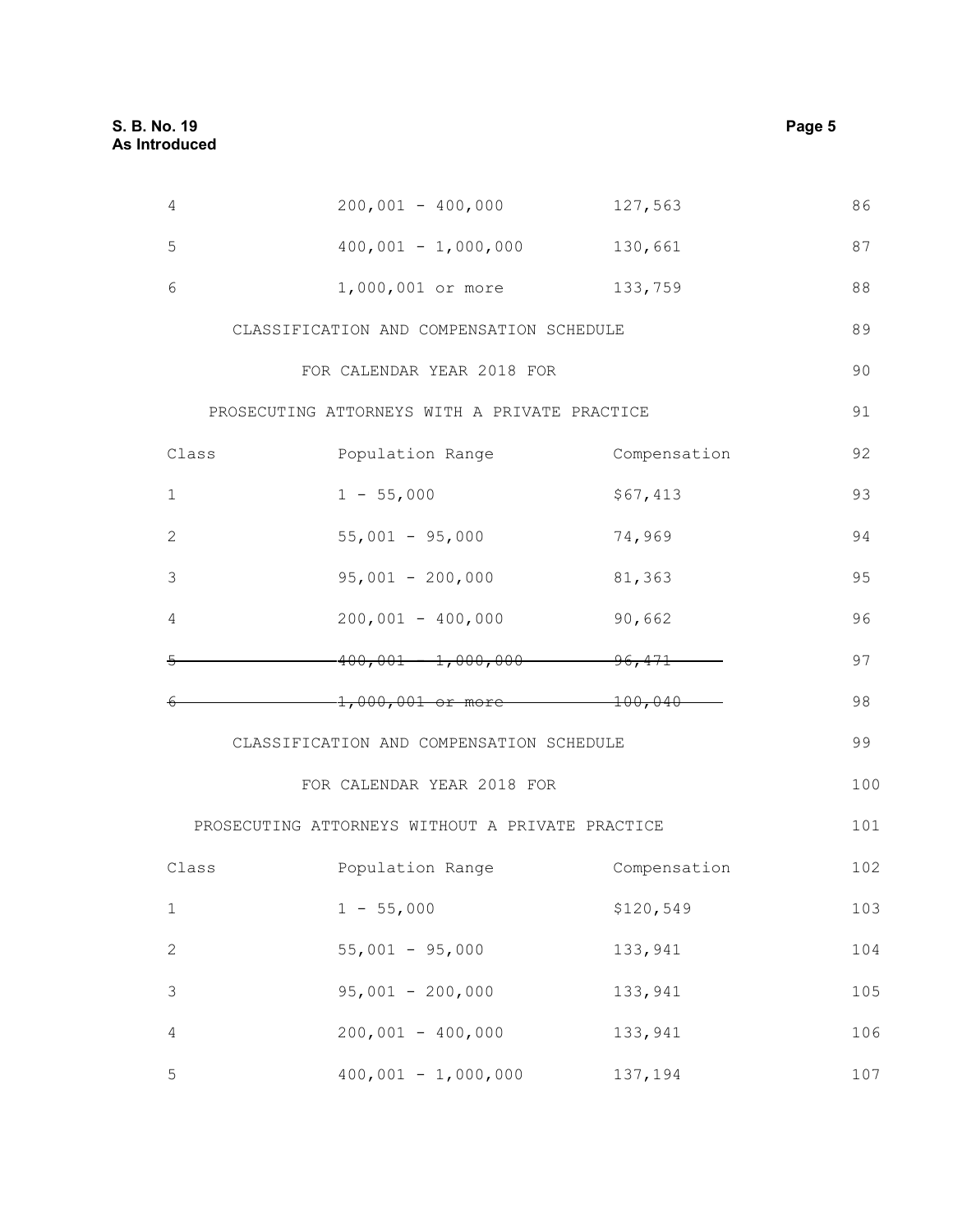| 6                                         | 1,000,001 or more                                | 140,447      | 108 |
|-------------------------------------------|--------------------------------------------------|--------------|-----|
| CLASSIFICATION AND COMPENSATION SCHEDULE  |                                                  |              | 109 |
|                                           | FOR CALENDAR YEAR 2019 AND THEREAFTER FOR        |              | 110 |
|                                           | PROSECUTING ATTORNEYS WITH A PRIVATE PRACTICE    |              | 111 |
| Class                                     | Population Range                                 | Compensation | 112 |
| 1                                         | $1 - 55,000$                                     | \$70,784     | 113 |
| 2                                         | $55,001 - 95,000$                                | 78,717       | 114 |
| 3                                         | $95,001 - 200,000$                               | 85,431       | 115 |
| 4                                         | $200,001 - 400,000$                              | 95,195       | 116 |
| ⋤                                         | $-400,001 - 1,000,000$                           | $-101,294$   | 117 |
|                                           | $-1,000,001$ or more                             | $ +05,042$   | 118 |
| CLASSIFICATION AND COMPENSATION SCHEDULE  |                                                  |              |     |
| FOR CALENDAR YEAR 2019 AND THEREAFTER FOR |                                                  |              | 120 |
|                                           | PROSECUTING ATTORNEYS WITHOUT A PRIVATE PRACTICE |              | 121 |
| Class                                     | Population Range                                 | Compensation | 122 |
| $\mathbf{1}$                              | $1 - 55,000$                                     | \$126,577    | 123 |
| $\mathbf{2}$                              | $55,001 - 95,000$                                | 140,638      | 124 |
| $\mathfrak{Z}$                            | $95,001 - 200,000$                               | 140,638      | 125 |
| $\overline{4}$                            | $200,001 - 400,000$                              | 140,638      | 126 |
| $\mathsf S$                               | $400,001 - 1,000,000$                            | 144,053      | 127 |
| $\epsilon$                                | 1,000,001 or more                                | 147,469      | 128 |

(B) Notwithstanding the compensation specified in division 129 (A) of this section, a prosecuting attorney in a county with a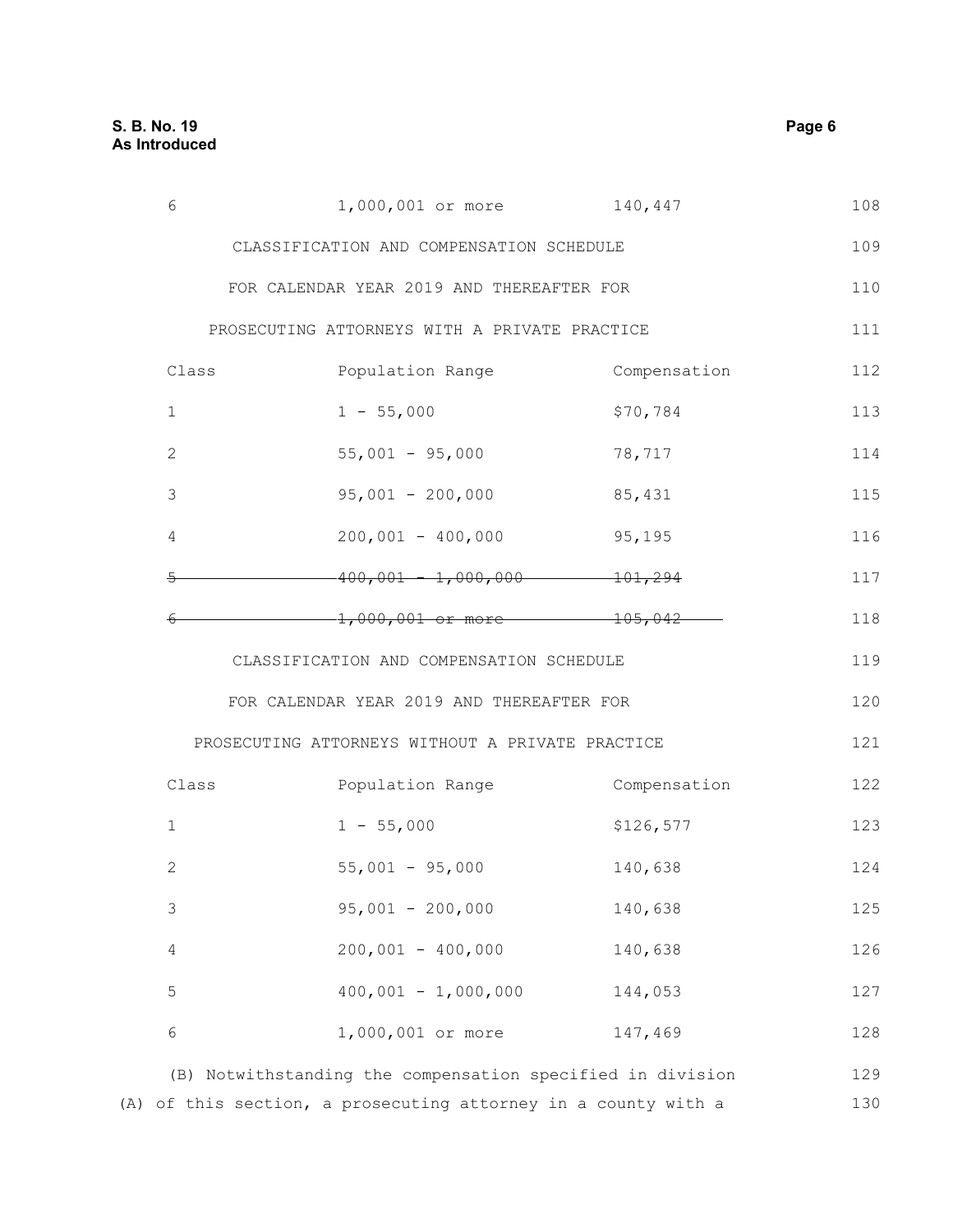population of one million one or more who does not engage in the private practice of law shall receive in calendar year 2020 and in each calendar year thereafter annual compensation in an amount equal to the total compensation paid to a judge of the court of common pleas of that county pursuant to sections 141.04 and 141.05 of the Revised Code for the same calendar year, reduced by one hundred dollars. 131 132 133 134 135 136 137

(C) A prosecuting attorney in a county with a population of four hundred thousand or less shall not engage in the private practice of law unless before taking office the prosecuting attorney notifies the board of county commissioners of the intention to engage in the private practice of law. 138 139 140 141 142

A prosecuting attorney in a county with a population of four hundred thousand or less may elect to engage or not to engage in the private practice of law before the commencement of each new term of office, and a prosecuting attorney who engages in the private practice of law who intends not to engage in the private practice of law during the prosecuting attorney's next term of office shall so notify the board of county commissioners. A prosecuting attorney in a county with a population of four hundred thousand or less who elects not to engage in the private practice of law may, for a period of six months after taking office, engage in the private practice of law for the purpose of concluding the affairs of private practice of law without any diminution of salary as provided for in division (A) of this section and in section 325.18 of the Revised Code. 143 144 145 146 147 148 149 150 151 152 153 154 155 156 157

(D) As used in this section, "salary" does not include any portion of the cost, premium, or charge for health, medical, hospital, dental, or surgical benefits, or any combination of 158 159 160